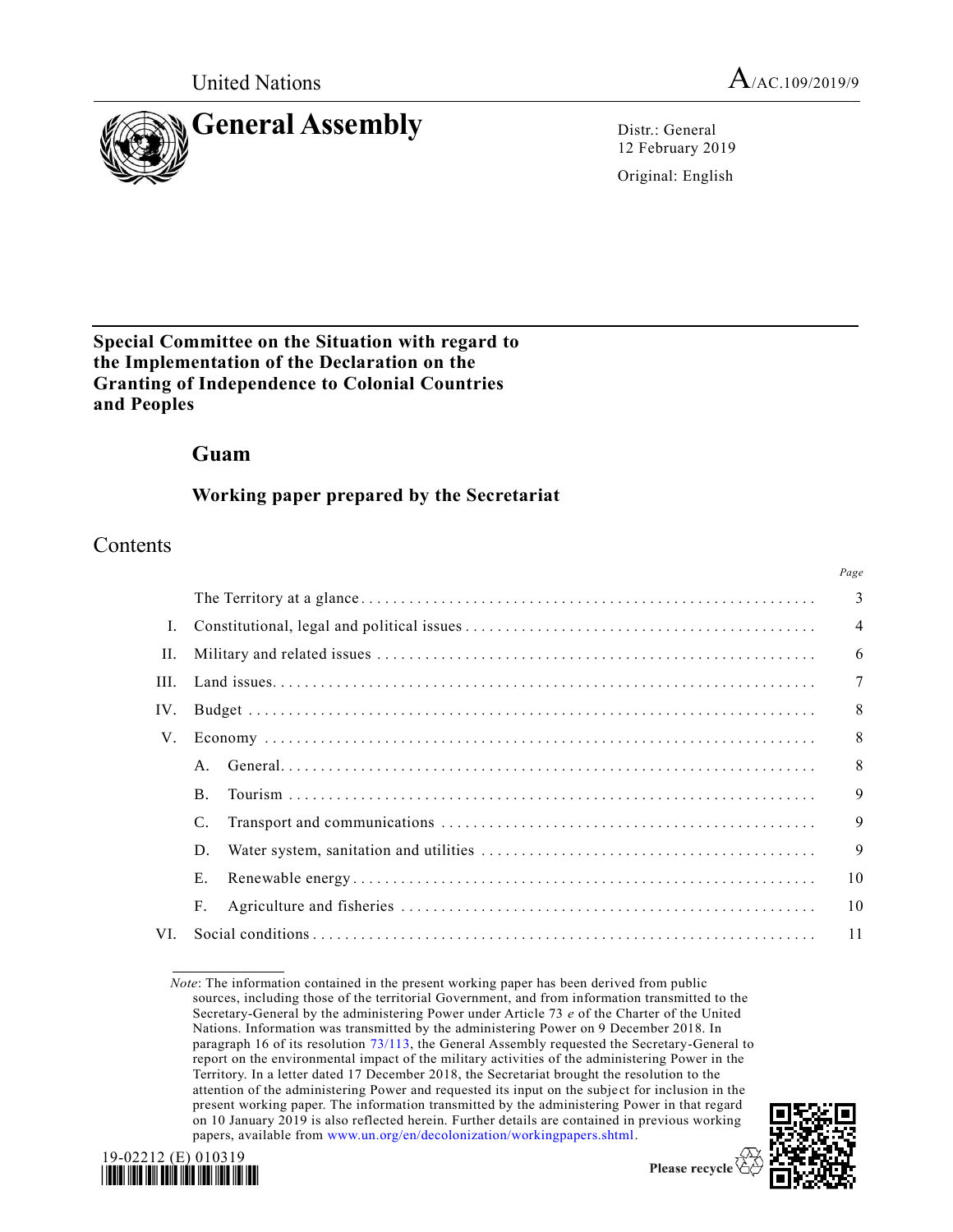|       |                |                                                                   | 11 |
|-------|----------------|-------------------------------------------------------------------|----|
|       | $\mathbf{B}$ . |                                                                   | 11 |
|       | C.             |                                                                   | 12 |
| VII.  |                |                                                                   | 12 |
| VIII. |                |                                                                   | 13 |
| IX.   |                |                                                                   | 13 |
|       |                |                                                                   | 13 |
|       |                |                                                                   | 13 |
| Χ.    |                |                                                                   | 14 |
|       | А.             | Special Political and Decolonization Committee (Fourth Committee) | 14 |
|       | B.             |                                                                   | 14 |
| Annex |                |                                                                   |    |
|       |                |                                                                   | 17 |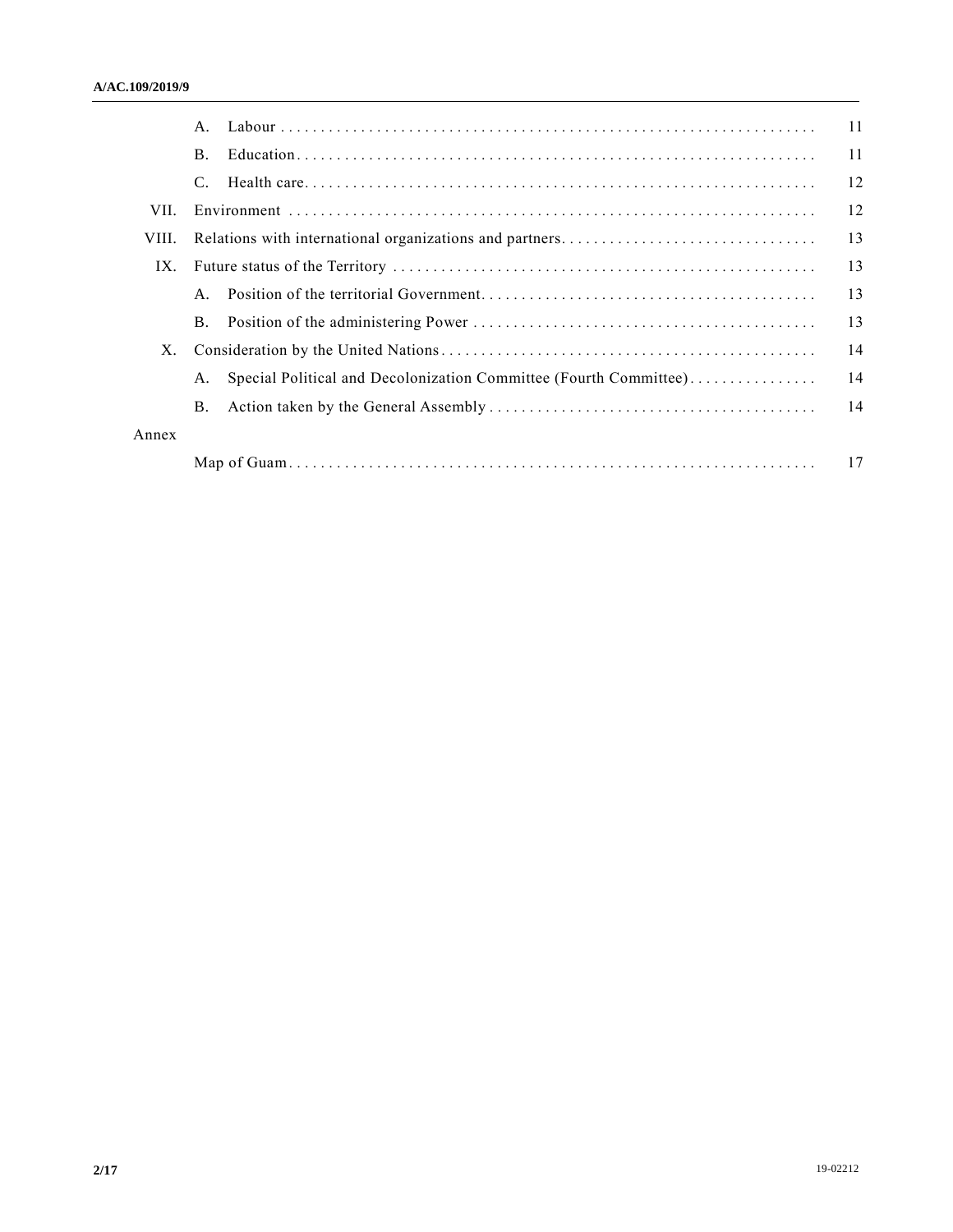#### **The Territory at a glance**

*Territory*: Guam is a Non-Self-Governing Territory administered by the United States of America. As an unincorporated organized territory of the United States, it is administered by the Office of Insular Affairs of the United States Department of the Interior.

*Geography*: Guam is the southernmost and largest of the Mariana Islands in the Pacific Ocean, situated about 2,200 km south of Tokyo and 6,000 km west-south-west of Hawaii. It consists of a single island comprising two distinct geologic areas of about equal size. The northern part of the island is a high coralline limestone plateau and the southern region is mountainous. Apra Harbor is one of the largest deep-water ports in the Pacific.

*Land area*: 540 km<sup>2</sup>

*Exclusive economic zone*: 214,059 km<sup>2</sup>

*Population*: 163,875 (2017 estimate)

*Life expectancy at birth*: 79.4 years (women: 82.6 years; men: 76.4 years (2018 estimates))

*Languages*: English and Chamorro

*Ethnic composition* (2010 census): 37.3 per cent Chamorro; 26.3 per cent Filipino; 12.0 per cent other Pacific islanders; 7.1 per cent white; 5.9 per cent Asian; 2.0 per cent other ethnic origin; and 9.4 per cent mixed

*Capital*: Hagåtña

*Head of territorial Government*: Lourdes Leon Guerrero (since January 2019)

*Territory's delegate to the United States Congress*: Michael F.Q. San Nicolas (January 2019)

*Main political parties*: Democratic Party; Republican Party

*Elections*: Most recent: 2018; next: September 2020

*Legislature*: Unicameral 15-member legislature

*Gross domestic product per capita*: \$32,105 (2009 chained dollars; 2017 estimate)

*Economy*: Principal sources of revenue: tourism and the United States military

*Unemployment rate*: 3.8 per cent (June 2018)

*Monetary unit*: United States dollar

*Brief history*: Guam was inhabited by the indigenous Chamorro people of Malayo-Polynesian descent when missionaries from Spain arrived in the late seventeenth century. The Chamorro now constitute just over one third of the population and play an active role in the political and social life of the island.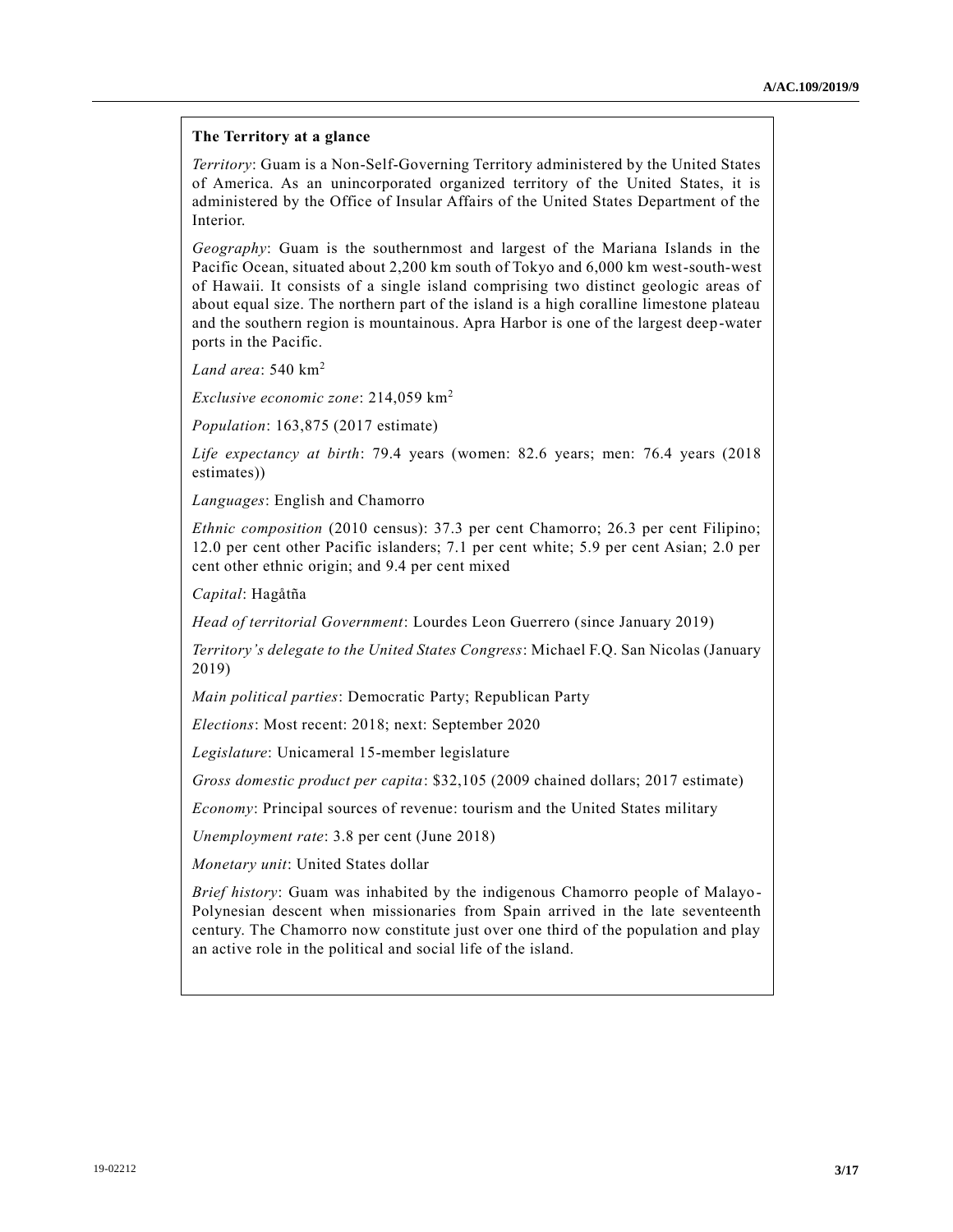# **I. Constitutional, legal and political issues**

1. Guam was administered by the Department of the Navy of the United States of America from 1899 to 1950, when the United States Congress enacted the Organic Act of Guam, which established institutions of local government. Since then, the relations of the territory with the federal Government, in all matters that are not the programme responsibility of another federal department or agency, have been under the general administrative supervision of the United States Secretary of the Interior. Guam is an unincorporated territory and not all provisions of the Constitution of the United States apply to the island. The Organic Act contains a bill of rights. Under the Constitution, only individual states, not territories, of the United States select electors for the President and Vice-President of the United States. In general, however, persons born in Guam are citizens of the United States and may, upon establishing residency in one of the 50 states of the United States, vote for those electors from their state of residence.

2. The people of Guam elect a governor, who serves a four-year term. A person who has been elected Governor for two successive full terms is not eligible to hold that office again until one full term has elapsed. The Governor, who is responsible fo r the general supervision and control of the executive branch, may issue executive orders and regulations, recommend bills to the legislature, make his or her views known to that body and veto legislation. According to the Guam Election Commission, there were 46,935 registered voters as at 31 October 2018. In the elections held in November 2018, Lourdes "Lou" Leon Guerrero (Democrat) was elected as Governor. The first woman elected to the post, she assumed her functions in January 2019.

3. The unicameral legislature of Guam comprises 15 senators, each elected for a two-year term. The legislature may override the Governor's veto. Under the supremacy clause of the Constitution, the laws of the United States take precedence in the case of a conflict with a law of a state or territory. In the legislative elections held in November 2018, the Democrats won 10 seats and the Republicans 5 seats.

4. Since 1972, Guam has sent one delegate to the United States House of Representatives. The delegate, who serves a two-year term, may vote in committees and on floor amendments but not on the final approval of bills. In the elections held in November 2018, Michael F.Q. San Nicolas, a Democrat, was elected to a first term as the delegate.

5. The judicial system in Guam comprises local and federal components. The local judicial system consists of a superior court and a supreme court, which are led by judges appointed by the Governor and confirmed by the legislature of Guam. Local judges are subject to confirmation by voters every six years. In 2004, the judiciary of Guam was established as an independent branch of government. The law confirmed the appellate jurisdiction and administrative authority of the Supreme Court of Guam over all inferior courts in the Territory, thereby effectively establishing a unified local judiciary. Guam has an elected Attorney General. At the federal level, a district court judge, appointed by the President of the United States and confirmed by the United States Senate, is the head of the District Court of Guam.

6. Periodically, there have been efforts to change the island's political status, as detailed in previous working papers. In 1997, Guam Public Law 23-147 established the Commission on Decolonization for the Implementation and Exercise of Chamorro Self-Determination in order to address an important but controversial issue involving the Chamorro population. The Commission, in parallel with a process of registering eligible voters organized by the Guam Election Commission, was to oversee the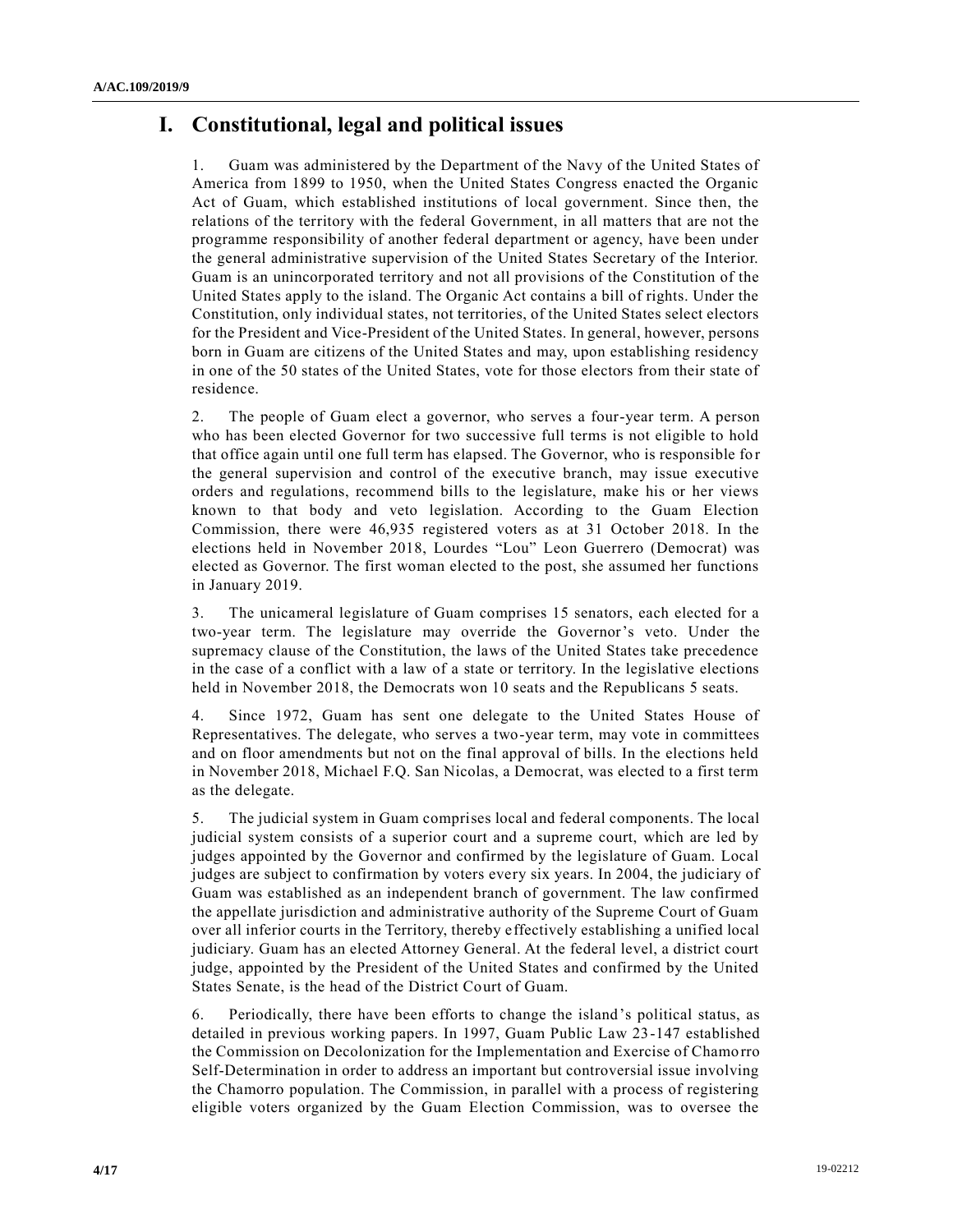conduct of a plebiscite regarding the status preferences of the Chamorro people (independence, integration or free association).

7. In 2000, the legislature of Guam provided the Guam Election Commission with the power to set the date for the political status plebiscite, in which it was expected that the Territory's indigenous people would be asked to choose between statehood, independence and free association with the United States. While the plebiscite would have been non-binding, it would have set the course for any future discussions of political status with the administering Power. The vote, which was originally scheduled for 2 November 2004, was postponed because eligible voters had not been identified and registered; according to Guam law, a plebiscite is to be held once 70 per cent of eligible native inhabitants have been registered. Universal suffrage with regard to general elections applies to United States citizens who are 18 years of age or older and are legal residents of Guam. All persons born in Guam and subject to the jurisdiction of the United States are citizens of the United States. However, the Guam legislature, in Public Law 25-106, has described eligible plebiscitary voters as those who became citizens of the United States by virtue of the authority and enactment of the Organic Act in 1950, and their descendants.

8. In 2011, the then Governor, Eddie Calvo, convened the Commission on Decolonization for the first time in about a decade. The Commission halted plans for a political status plebiscite in 2016 but continues to conduct comprehensive education campaigns. The Commission has three task forces dedicated to education and outreach on each of the political status options slated for a proposed ballot: statehood, independence and free association.

9. The constitutionality of laws relating to the eligible plebiscitary voters was challenged in the District Court of Guam in *Davis v. Guam*, a class action lawsuit filed by Arnold Davis in 2011. The case was originally dismissed on the grounds that the plaintiff lacked standing and his claims were unripe, but the United States Court of Appeals for the Ninth Circuit reversed that decision, allowing the case to go forward. Both parties filed motions for summary judgment on remand. On 8 March 2017, while recognizing the "long history of colonization" of the island and its people and the "desire of those colonized to have their right to self-determination", the District Court concluded that: the Constitution did not permit the governmental exclusion of otherwise qualified voters from participating in an election where public issues were decided simply because those otherwise qualified voters did not have the correct ancestry or bloodline; the plebiscite statute impermissibly imposed race -based restrictions on the voting rights of non-native inhabitants of Guam in violation of the Fifteenth Amendment to the Constitution; and the statute violated the equal protection clause of the Fourteenth Amendment. In addition, the District Court permanently enjoined Guam from enforcing the plebiscite and any laws and regulations designed to enforce the plebiscite law, insofar as such enforcement would prevent qualified voters who were not native inhabitants of Guam from registering for and voting in the plebiscite.

10. On 28 November 2017, the United States filed an amicus curiae brief arguing that the United States Court of Appeals for the Ninth Circuit should affirm the District Court's decision. In October 2018, the Court of Appeals heard an appeal filed by the Government of Guam. At the time of reporting, the case was still pending.

11. It is the position of the administering Power that: the right of self-determination of Guam must be exercised by all the people of Guam, not just one portion of the population; it cannot endorse a process under which the rights of some groups are held to take precedence over the rights of others based on their ethnicity or ancestry; the Government of the United States is committed to working with all the people of Guam towards a resolution of the current political status of Guam; and the ultimate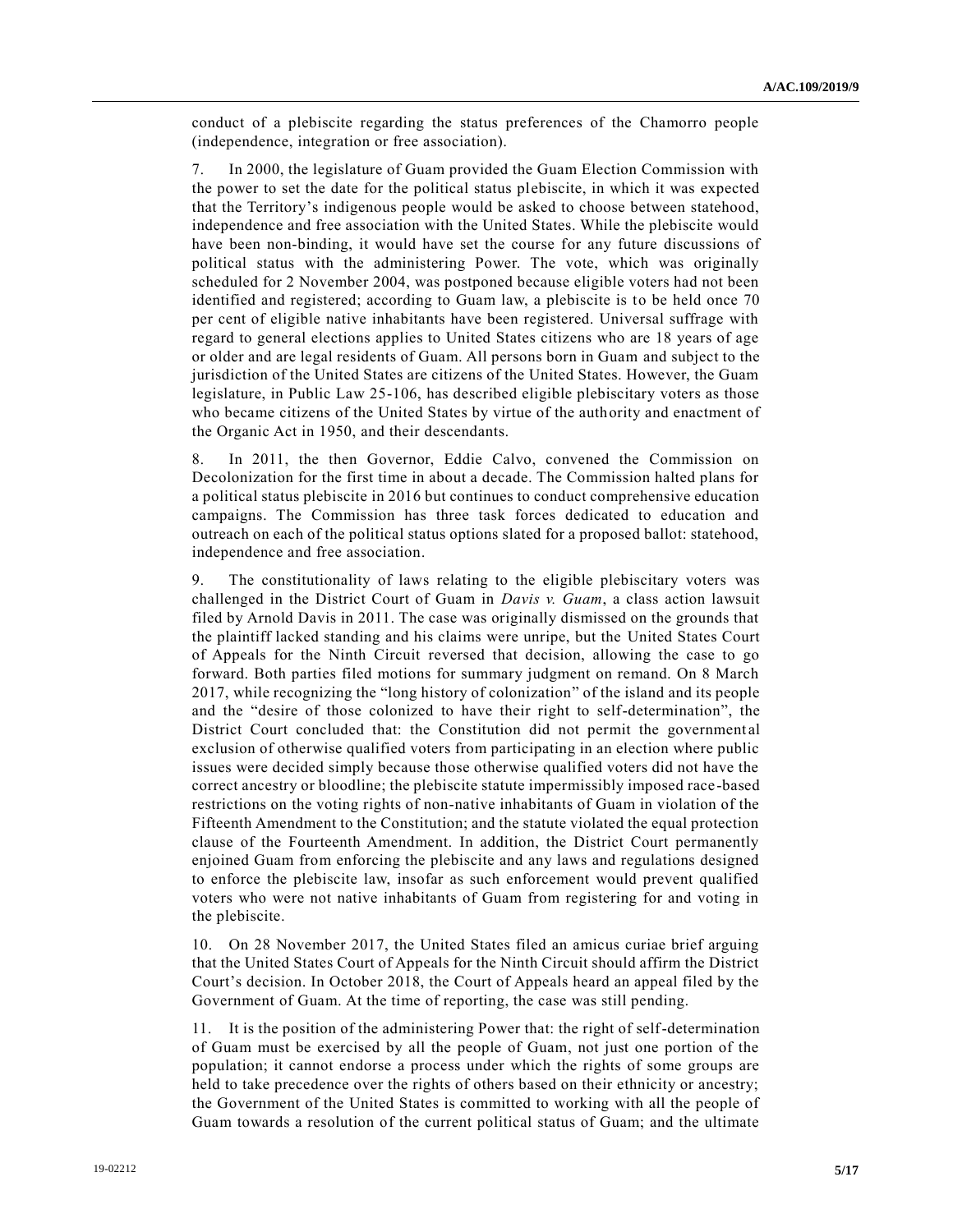outcome of this process must be reached in accordance with the laws of the United States and the principle that self-determination must be exercised by the citizenry as a whole.

12. During the Pacific regional seminar on the implementation of the Third International Decade for the Eradication of Colonialism, held in Saint George 's from 9 to 11 May 2018, the representative of the Government of Guam stated that the challenges that it had faced the previous year remained (see also [A/AC.109/2018/9,](https://undocs.org/A/AC.109/2018/9) para. 11). The representative reported that the territorial Government was appealing against the federal court ruling on the plebiscite and stated that, while the case had put a strain not only on the native rights of the people of Guam but also on their ability to choose their political future, Guam could not remain stagnant in its pursuit of selfdetermination.

### **II. Military and related issues**

13. According to the official data of the territorial Government, in 2017, there were 11,559 military personnel and their dependants in Guam.

14. As detailed in previous working papers, since 2009 the United States has planned to realign the presence of the United States Department of Defense in the Asia-Pacific region, and the United States Marine Corps has planned to consolidate bases in Okinawa, Japan, by relocating marines to other locations, including 4,100 marines to Guam. According to the April 2017 report by the United States Government Accountability Office to a congressional committee on the realignment, the Department expects relocation to Guam to occur between the fiscal years 2022 and 2026, and the total cost for that relocation and other associated facilities is estimated to be \$8.7 billion in fiscal year 2012 dollars, with approximately \$3.1 billion being provided by Japan.

15. On 29 August 2015, the United States Department of the Navy released the record of decision for relocating forces to Guam, following the issuance on 18 July 2015 of the final supplemental environmental impact statement for Guam in which the Department called for a smaller realignment than in the original, 2010, plan and outlined the decisions necessary for the implementation of the realignment actions proposed and the mitigation measures specified. The record of decision is specifi c to the relocation of marines and their dependants and comprises the decision to construct and operate a main base (cantonment area), a family housing area, a live -fire training range complex and associated infrastructure to support the relocation of a substantially reduced number of marines and their dependants. In addition to the record of decision, the United States Fish and Wildlife Service also issued a biological opinion in 2015, which, according to the administering Power, was amended in 2017 and 2018, on the relocation by the Department of the Marine Corps from Okinawa to Guam and associated activities on Guam. The 2015 biological opinion addressed the effect of the relocation on threatened or endangered species and adverse effects on critical habitat for certain species and outlined the conservation measures required to minimize those negative effects. Although an earlier biological opinion on the relocation of the marines was issued in 2010, following the request of the Department in October 2014 to reinstate the 2010 biological opinion owing to significant changes having been made to the proposed action, the 2015 biological opinion, which superseded and replaced the 2010 biological opinion (see also para. 40), was issued.

16. On 1 February 2018, the Office of the Inspector General of the United States Department of Defense published the annual report of the Interagency Coordination Group of Inspectors General for Guam Realignment on the activities of the Group and the programmes and operations funded for military construction in Guam,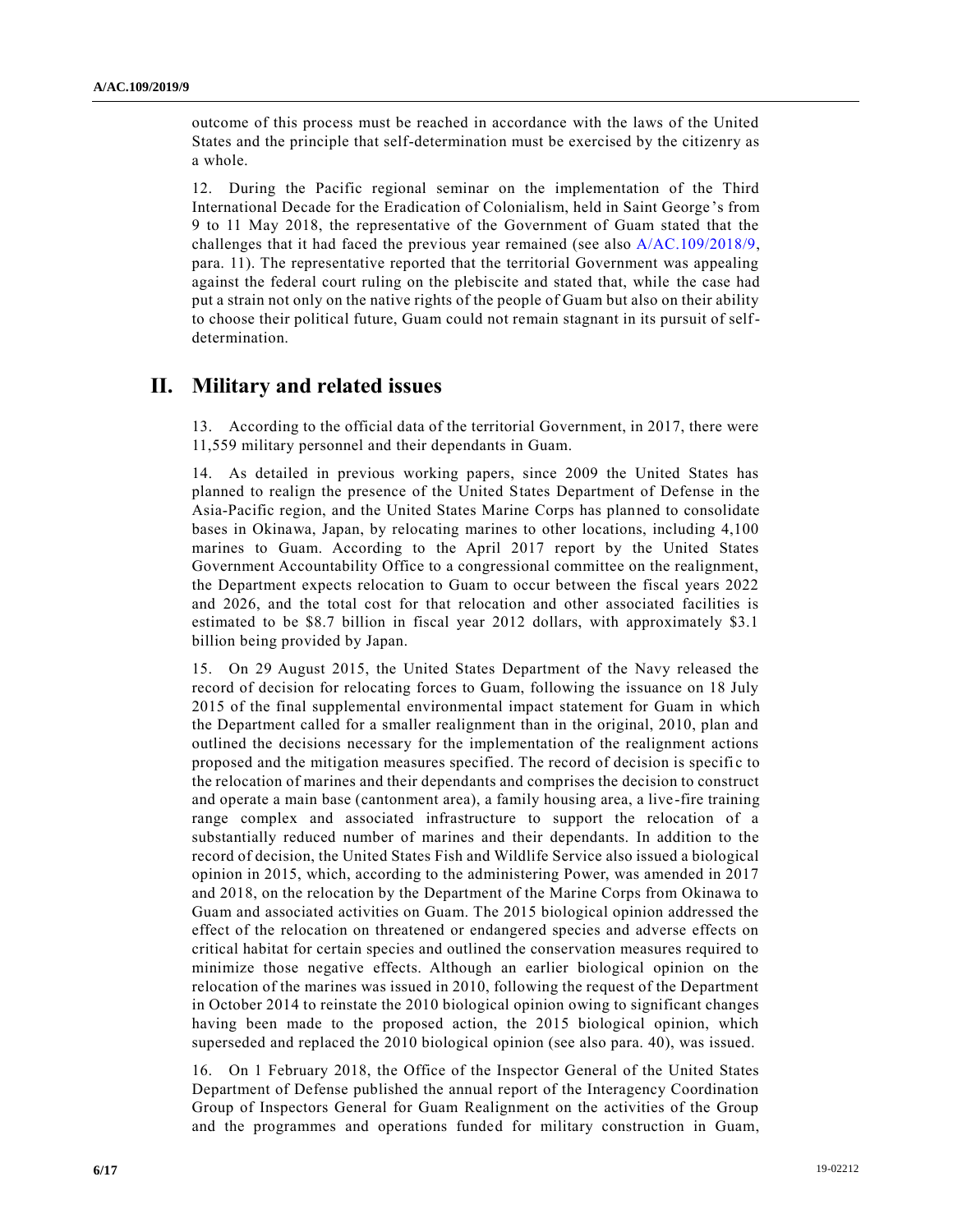providing updates on the progress and efforts made in the realignment from 1 October 2016 to 30 September 2017.

### **III. Land issues**

17. The question of land use and ownership encompasses two major issues: the return of unused or underutilized land held by the United States Department of Defense and the return of that land to the original Chamorro landowners. Of the 147,000 acres of land available on Guam, the Department currently possesses 40,644 acres, or 27.65 per cent of the island's land mass. Under Guam law, private landowners in the Territory have the right to refuse to sell any of their land for military purposes. With regard to public land, such requests would be subject to the approval of the legislature of Guam.

18. In March 2011, a programmatic agreement was signed between the United States Department of Defense, the Advisory Council on Historic Preservation and the State Historic Preservation Officer of Guam to preserve cultural and historical properties on the island during the build-up in preparation for the transfer of marines, their dependants and support staff as early as 2016. In the programmatic agreement, projects included the construction of a cultural repository, a public health laboratory and further upgrades to the island's water and wastewater systems. In November 2017, the Department's Office of Economic Adjustment awarded the Government of Guam two grants totalling \$129.9 million for civilian infrastructure projects relating to the relocation of the marines. The Office of the Governor was awarded \$12 million for the final planning and design, programme and construction management services and the construction of a cultural repository. The other grant, in the amount of \$117.9 million, was awarded for upgrades to wastewater treatment facilities (see para. 34).

19. According to the administering Power, the Department of the Navy is committed under its "net negative" policy to having a smaller footprint on the islands after the relocation of the marines than it had thereto. In the congressional report delivered on 28 September 2017 regarding the implementation of that policy, the Department noted that, upon the completion of all transfers identified in the report, land holding by the Department was expected to decrease by 654 acres compared with January 2011.

20. In 1975, Guam passed the Chamorro Land Trust Act to give Chamorro descendants of original inhabitants the opportunity to lease property for a nominal sum. In September 2017, the United States Department of Justice filed a complaint against the Government of Guam, the Chamorro Land Trust Commission and the Administrative Director of the Commission in which the United States argued that the enforcement of the Act and its implementing regulations discriminated against non-Chamorros based on race or national origin, in violation of the Fair Housing Act. In the view of the Government of the United States, the land trust programme provides land to persons who are "native Chamorro" on the basis of race or national origin, not their status as former landowners or successors in interest to former landowners. According to a press release of the Department dated 28 September 2017, based on 2010 census data, the Chamorro make up approximately 37.3 per cent of the population of Guam; under the Chamorro Land Trust Act, the Commission holds and administers approximately 20,000 acres, or 15 per cent of total land area of Guam; as part of its mission, the Commission grants 99-year residential leases for one-acre tracts at a cost of \$1 per year; only "native Chamorros" are eligible for those leases; and the Commission makes below-market-rate loans and numerous housing-related benefits available to Chamorro lease holders that are not available to non-Chamorros.

21. On 21 December 2018, the United States District Court of Guam issued a decision in which the Court denied the motion by the United States for partial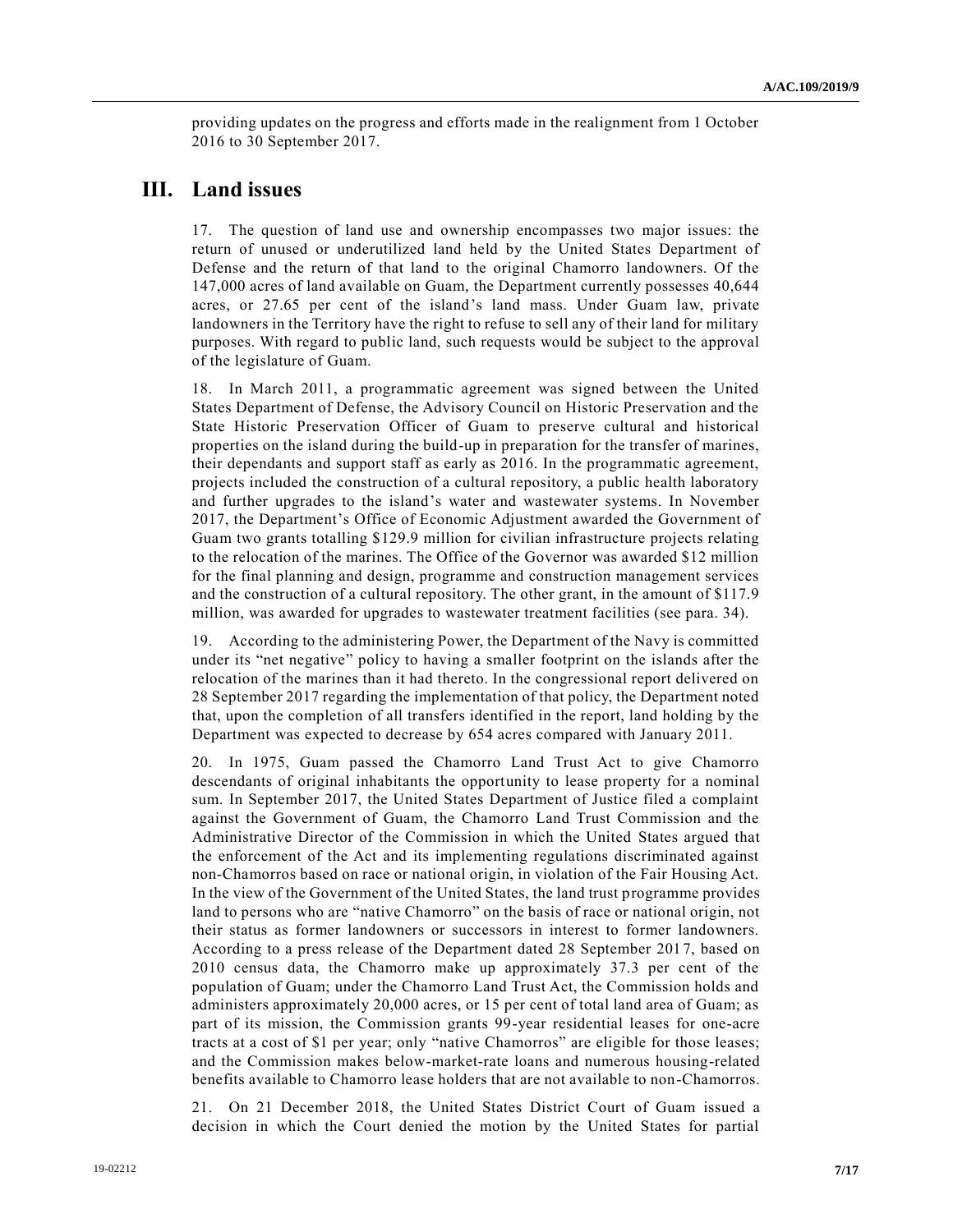judgment on the pleading in which the United States sought to stop Guam from continuing racial discrimination through its implementation of the Chamorro Land Trust Act. The Court also denied the motion by Guam for judgment on the pleadings, except with respect to the issue of monetary damages. In that motion, Guam had argued that the relief sought by the United States was unavailable. The Court ruled that monetary damages against Guam were not available, while leaving for further discussion the question of whether civil penalties might be assessed.

### **IV. Budget**

22. The budget comprises revenues received by the Government of Guam and federal grants, with the latter generally allocated, on an ad hoc basis, to particular sectors through the United States Department of the Interior. The territorial Government's operating revenues fall under four classifications: (a) General Fund, (b) Special Funds, (c) Federal Grant-in-Aid and (d) Semi-Autonomous and Autonomous Agencies Operating Funds. According to federal law, all island residents, including military personnel, must pay income tax to the Guam General Fund and not to the federal Government. The Governor has the power to veto a budget bill; the legislature can then either override the veto by a special majority or reconsider the bill.

23. On 24 August 2018, the budget act for the fiscal year ending 30 September 2019 was passed into law after being vetoed by the Governor. The projected gross revenue for the General Fund was \$797.4 million, and the total amount of General Fund revenue available for appropriation came to \$650.3 million.

24. In its report of October 2017, entitled "Public debt outlook", the United States Government Accountability Office found that, between the fiscal years 2005 and 2015, the Guam public debt had more than doubled, rising from almost \$1 billion to \$2.5 billion, with the ratio of debt to gross domestic product (GDP) coming to 44 per cent for the fiscal year 2015. Most of the Territory's debt was used to comply with federal requirements and court orders. Revenue grew during this period, and the net position fluctuated significantly, with a negative balance in the fiscal year 2015.

# **V. Economy**

### **A. General**

25. The economy of Guam continues to be based on two main pillars: tourism and the military. The Territory has been endeavouring to create an environment conducive to the development of other industries, such as financial services, telecommunications and transportation. Manufactured products include textiles, garments, cement and plastics. Re-exports constitute a high proportion of the Territory's exports, which include petroleum products, iron and steel scrap, automobiles and tobacco and cigars.

26. In November 2018, the United States Bureau of Economic Analysis released estimates of GDP of Guam for 2017, together with the estimates of GDP and compensation by industry for 2016. Those estimates indicate that real GDP increased by 0.2 per cent in 2017, after increasing by 0.3 per cent in 2016. According to the Bureau, the growth in the Territory's economy reflected an increase in consumer spending, largely in retail trade activity. Investment spending contributed negatively to the economy, as spending on construction and equipment increased but was offset by a decline in construction activity. Exports of services, which consist primarily of spending by tourists, decreased after increasing for three years, despite a slight increase in total arrivals, which reflected a decline in average spending by visitors.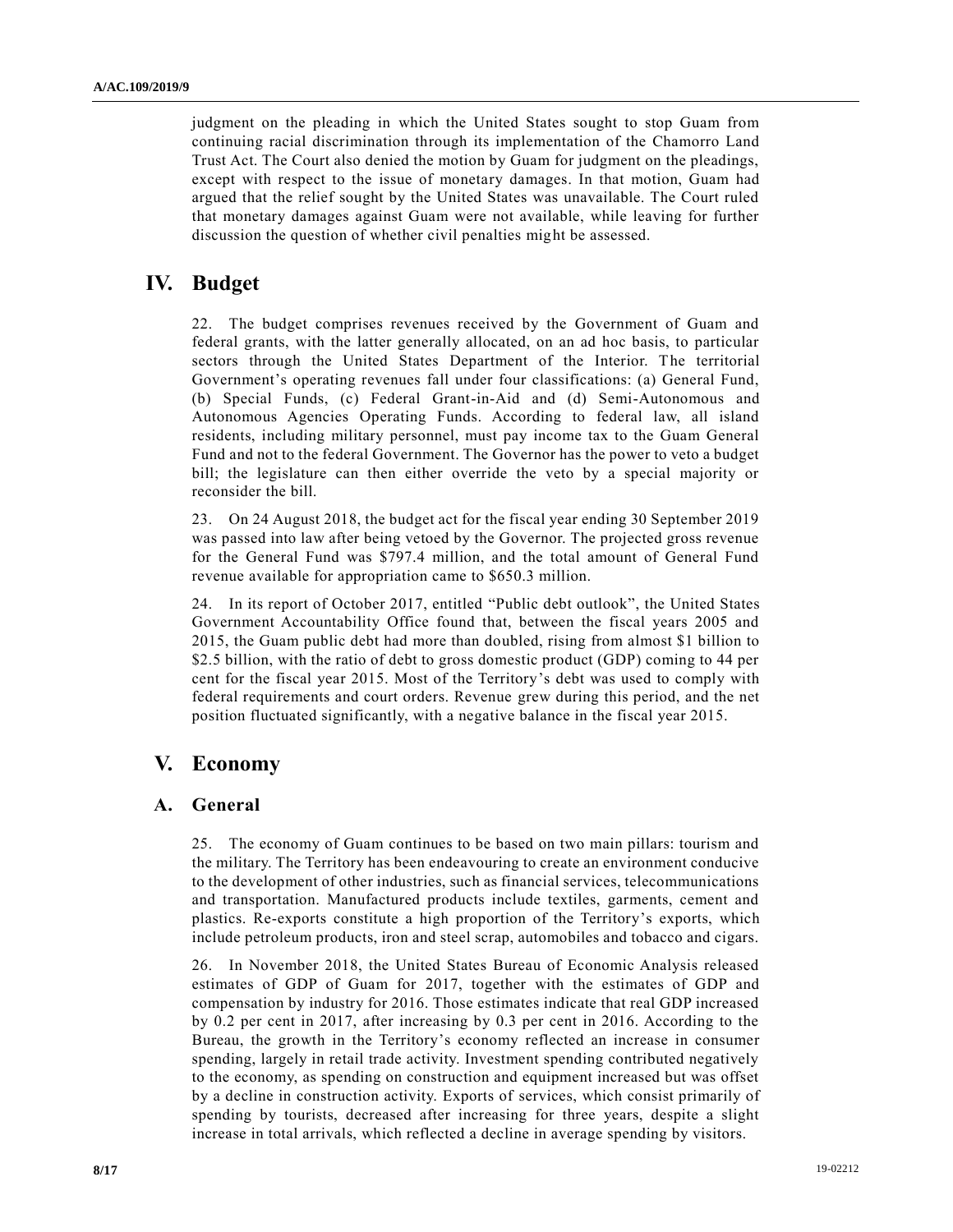#### **B. Tourism**

27. According to preliminary visitor arrival statistics issued by the Guam Visitors Bureau, the total number of visitor arrivals in the calendar year 2018 was 1,552,177, an increase of 0.4 per cent over the 1,545,392 visitor arrivals recorded for 2017. The top two countries of origin of visitors in 2018 were the Republic of Korea (48 per cent) and Japan (36 per cent).

#### **C. Transport and communications**

28. The Territory's road network is just under 1,000 miles long, with 420 miles classified as "non-public". Of the 550 miles of public roads, there are some 144 miles of primary and some secondary roads. To maintain the territorial highway system, the Government of Guam receives funding from the United States Department of Transportation and the Federal Highway Administration.

29. The Port Authority of Guam, which is a public corporation and an autonomous agency of the territorial Government, administers the commercial port facilities at Apra Harbor, which is the entry point for 95 per cent of all goods entering Guam and serves as a trans-shipment centre for the Federated States of Micronesia.

30. The 2030 Guam transportation plan has become an official component of the island's comprehensive development plan. The transportation plan, which is a longterm strategy designed to improve the Territory's transportation system, incorporates improvements to roadways and mass transportation, while accommodating pedestrians and cyclists. It also addresses other issues, such as the proposed military build-up.

31. In February 2016, the Department of Public Works of Guam developed a transportation improvement plan for the fiscal years 2016 to 2019, including a list of transportation projects to address safety issues and pavement and bridge conditions and to improve traffic operations, in consultation with the Federal Highway Administration and with input from the public.

#### **D. Water system, sanitation and utilities**

32. According to the 2013 report of the United States Government Accountability Office entitled "Further analysis needed to identify Guam's public infrastructure requirements and costs for the Department of Defense's realignment plan", the water and wastewater treatment systems of Guam have a number of deficiencies as a result of natural disasters, poor maintenance and vandalism.

33. According to the 2017 annual water quality report by the Guam Waterworks Authority, following the civil suit filed in December 2002 against the Authority and the Government of Guam by the United States Department of Justice related to public health compliance issues in wastewater and drinking water systems administered by the Authority and the June 2003 negotiations with relevant federal agencies, the Authority, under the oversight of the United States Environmental Protection Agency, undertook a broad initiative to restore its facilities and to provide safe, reliable service to the island, while meeting all regulations. The United States Environmental Protection Agency and the Guam Environmental Protection Agency concur that the drinking water now meets or exceeds the requirements of the Safe Drinking Water Act and the Guam Primary Safe Drinking Water Regulations.

34. In November 2017, the United States Department of Defense awarded the Guam Waterworks Authority approximately \$117.9 million in funding for the construc tion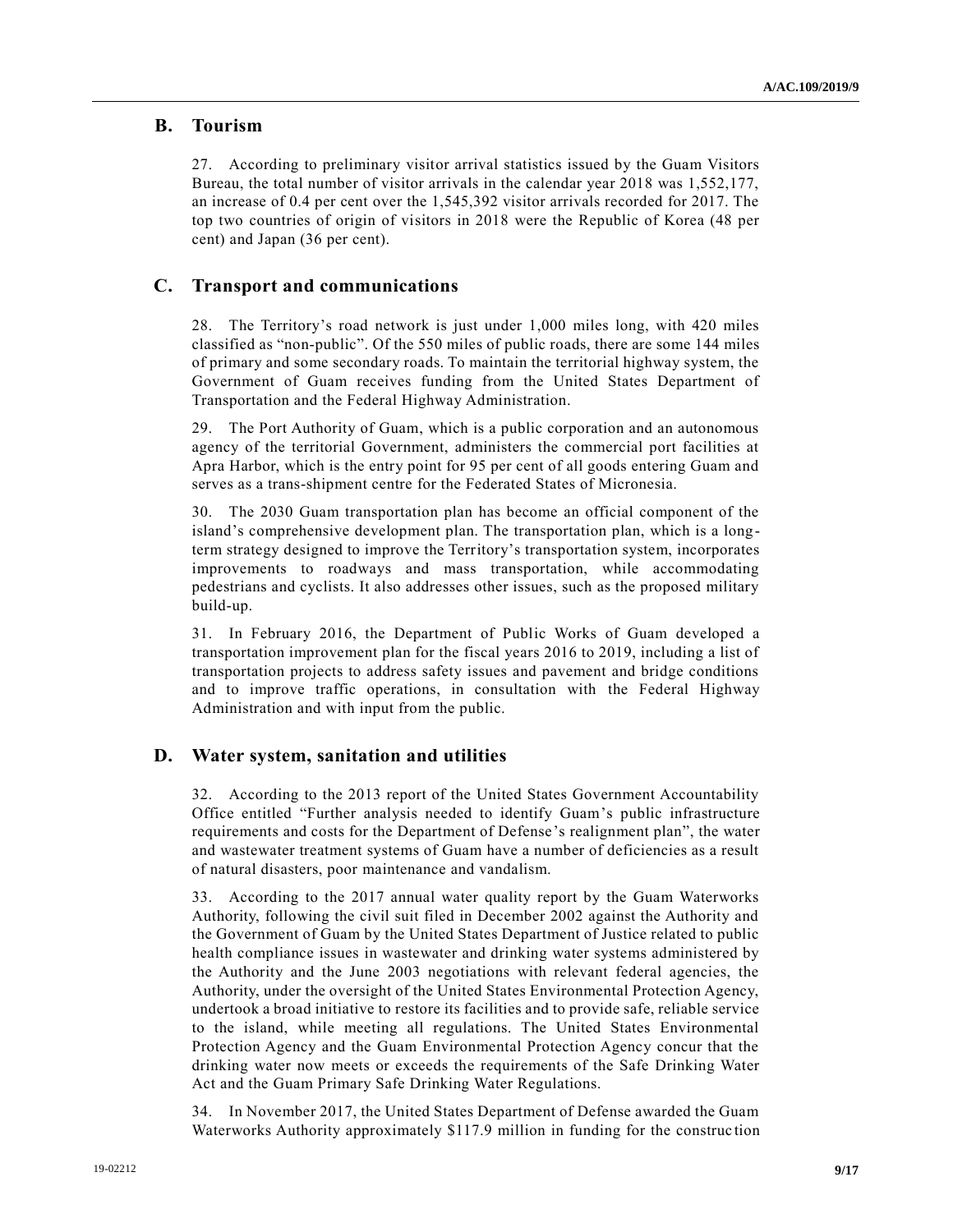of upgrades to the Northern District wastewater treatment plant, as authorized by the United States Congress in section 2821 of the National Defense Authorization Act for the fiscal year 2016.

35. According to its news release dated 10 December 2018, the United States Environmental Protection Agency awarded more than \$11.8 million to the Guam Waterworks Authority for water infrastructure projects, which are expected to focus on reducing sanitary sewer overflows that pose risks to drinking water sources, including the rehabilitation of failing sewer lines, and to support upgrades of five drinking water wells in central Guam in order to enhance drinking water supplies and reduce the frequency of low-pressure events and water outages.

36. The Guam Power Authority provides all the electricity on the island for both the public and the United States Department of Defense. The Department of the Navy is the Authority's largest customer, accounting for 15.57 per cent of revenue in 2016. In 2018, the Authority proposed a new 180 MW power plant with investment in the amount of \$400 million, which would replace two power plants left inoperative by the explosion and fire of August 2015 and would comply with federal environmental standards, while allowing the integration of existing solar photovoltaic sources of renewable energy and an additional 130 MW from planned solar photovoltaic farms (see also sect. E below).

#### **E. Renewable energy**

37. In 2013, the United States Department of the Interior, in conjunction with the National Renewable Energy Laboratory, published the Guam Strategic Energy Plan, which established metrics for measuring progress towards the goal of a 20 per cent reduction in fossil fuel usage by the year 2020 and identified specific clean energy policies that could be implemented in Guam, along with education and outreach strategies. The Department, in conjunction with the Laboratory, also published the Guam Energy Action Plan, which provided detailed implementation plans for specific strategies to help to achieve the reduction target by 2020.

38. In October 2015, the first solar power facility in Guam was completed and integrated into the existing grid, providing around 10 per cent of the grid with renewable energy. In March 2016, the Guam Power Authority's first wind turbine generator, funded by the United States Department of the Interior, was officially unveiled. In 2018, the Authority reportedly signed contracts for a total of 120 MW of utility-scale solar photovoltaics, with the aim of meeting the legal requirement that the Authority have 25 per cent of its energy supplied by renewable technologies by 2035.

#### **F. Agriculture and fisheries**

39. The farming and fishing sectors are considered relatively well developed. The main types of produce are vegetables, citrus, tropical fruits and coconuts. The various divisions of the Guam Department of Agriculture deal with the animal and plant industry, agricultural development, forestry and soil resources and aquatic and wildlife resources. The Agricultural Board of Commissioners reviews and makes recommendations regarding zoning, pest control, the preparation of an agricultural development plan, agricultural loans and related matters.

40. According to the administering Power, in 2009, the Western Pacific Regional Fishery Management Council recommended that the United States Department of Defense and the National Marine Fisheries Service investigate and address the impact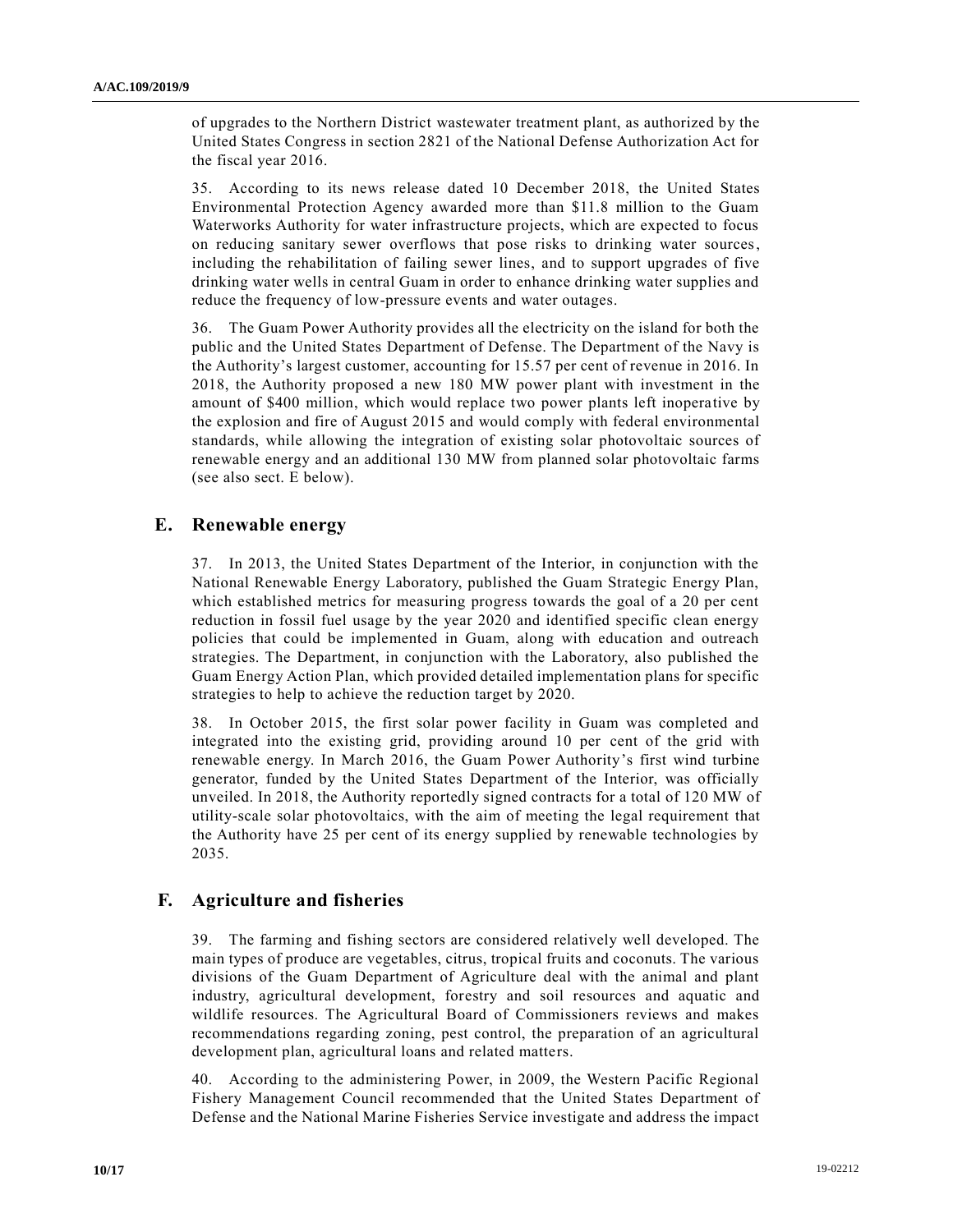of the continuing military build-up on local fishing communities and that a mitigation and compensation plan be developed to assist those affected, including in Guam. As part of the process of preparing the supplemental environmental impact statement for the military build-up, the United States Department of the Navy consulted the United States Fish and Wildlife Service and the National Marine Fisheries Service to analyse the potential impact of the proposed actions on essential and critical habitats. Information on the 2015 biological opinion by the Fish and Wildlife Service and the subsequent amendments in 2017 and 2018 is available in paragraph 15 above.

41. According to the administering Power, the Department of the Navy, in compliance with the Endangered Species Act, received favourable biological opinions from the United States Fish and Wildlife Service in July 2015, July 2017 and October 2018, as well as a letter of concurrence from the National Marine Fisheries Service in May 2015. Each of those documents included conservation and/or mitigation measures that the Department has made a commitment to implement. The Department, in compliance with the Magnuson-Stevens Fisheries Conservation Management Act, completed its consultation with the Fisheries Service in May 2015. The Service provided, for the Department's consideration, seven conservation recommendations on supporting essential fish habitats. In May 2015, the Department committed itself to implementing six of those recommendations as part of the military relocation to Guam.

### **VI. Social conditions**

### **A. Labour**

42. According to the Guam Bureau of Labour, the unemployment rate for June 2018 was 3.8 per cent, a decrease of 0.6 per cent from March 2018, and a decrease of 0.7 per cent from 4.5 per cent in June 2017. As at March 2018, the total number of employed persons was 64,790, down from 65,100 in December 2017. In March 2018, the number of persons employed in the private sector decreased to 49,200 from 49,740 in December 2017, and the number of persons employed in the federal Government decreased to 3,770 from 3,790 during the same period. The number of persons employed in the territorial Government increased slightly over the same period, from 11,570 to 11,820.

43. As at March 2018, approximately 24 per cent of employment was in the public sector, with the Government of Guam employing 11,820 persons and the federal Government employing 3,770 persons. In the private sector, a total of 49,200 jobs are distributed across the following sectors: agriculture; construction; manufacturing; transportation and public utilities; wholesale trade; retail trade; finance, insurance and real estate; and services. The largest private industries are services (19,440 employees), retail trade (12,770 employees) and construction (5,800 employees).

### **B. Education**

44. Guam has an extensive public and private education system. The public education system includes the University of Guam and Guam Community College. The Guam Department of Education is responsible for students from kindergarten to the twelfth grade in 26 elementary schools, eight middle schools and six high schools and alternative schools. The Territory receives federal funding each year to support such programmes as special education, summer school, the school lunch programme and the Department's extended day after-school programme. According to the official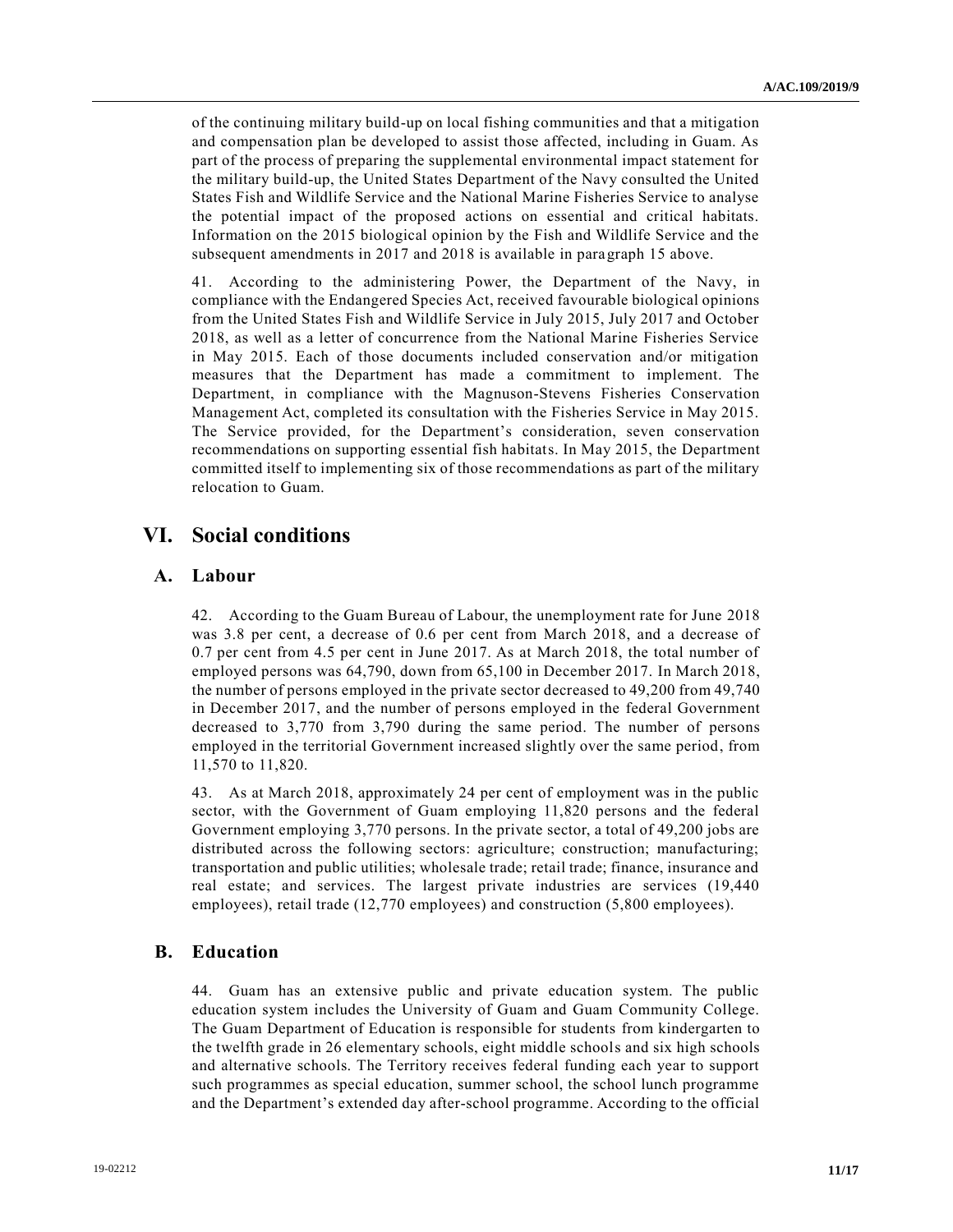data of the territorial Government for 2017/18, of the 35,386 students from kindergarten to the twelfth grade, 29,510 were enrolled in public schools.

### **C. Health care**

45. There are two civilian inpatient medical facilities. The Guam Memorial Hospital Authority is a public hospital with a capacity of 158 acute-care beds and 40 long-term care beds. Guam Regional Medical City has 136 acute-care beds. The United States Naval Hospital, whose current facility officially opened on 21 April 2014, primarily serves the military sector. There are three community/public health centres, one located in the north, one in the south and one in the centre. According to official data of the territorial Government, the Territory had 115 licensed physicians in 2017, compared with 165 in 2016. Although military personnel and their dependants generally do not use local health facilities, the Government of Guam anticipates that any Department of Defense civilian, any migrant and any construction worker associated with the realignment will be able to use the facilities.

### **VII. Environment**

46. As detailed in its 2011 comprehensive economic development strategy, the Guam Environmental Protection Agency implements various programmes to regularly monitor the status of the environment. The regulations of the United States Environmental Protection Agency apply to Guam, but in some cases the Territory's own laws are more stringent than those of the United States. Guam is a relatively small and high-density island; its marine environment therefore constitutes a key litmus test with regard to the overall environmental impact of human activity. The quality of the marine waters has generally been found to be excellent across all indicators. Soil erosion, which is associated with construction activity or natural erosion, is another area of special concern in southern Guam, given that sedimentation has resulted in the destruction of coral reefs in areas adjacent to the mouths of rivers.

47. Solid-waste landfills are another area of concern in Guam, given the limited land area. Problems are being magnified as the standard of living changes and increases in population and industrial activity bring more goods and commodities to the island. In its 2013 report (see para. 32), the United States Government Accountability Office noted that the existing landfill on Guam was environmentally compliant, had adequate capacity to meet current solid waste disposal needs and had sufficient expansion capacity to meet future needs related to the realignment.

48. One third of the world's cyclones develop in the immediate area around Guam. In addition, according to the Global Assessment of Human-Induced Soil Degradation, the area of degraded soil in the Pacific is extensive. In Guam, major road construction on steep slopes has caused erosion, with the resulting sedimentation killing coral colonies on fringing reefs.

49. According to its news release dated 10 December 2018, the United States Environmental Protection Agency has awarded \$2.9 million to the Guam Environmental Protection Agency to strengthen its capacity to protect human health and the environment. The Guam Environmental Protection Agency is expected to use the funding to support air, water and land inspection, monitor the safety of beaches and drinking water, clean up contaminated sites, inspect fuel storage tanks, protect coral reefs and respond to emergencies, and the award includes contract support to strengthen oversight by the Guam Environmental Protection Agency of safe drinking water and to improve its online information management and air permit system.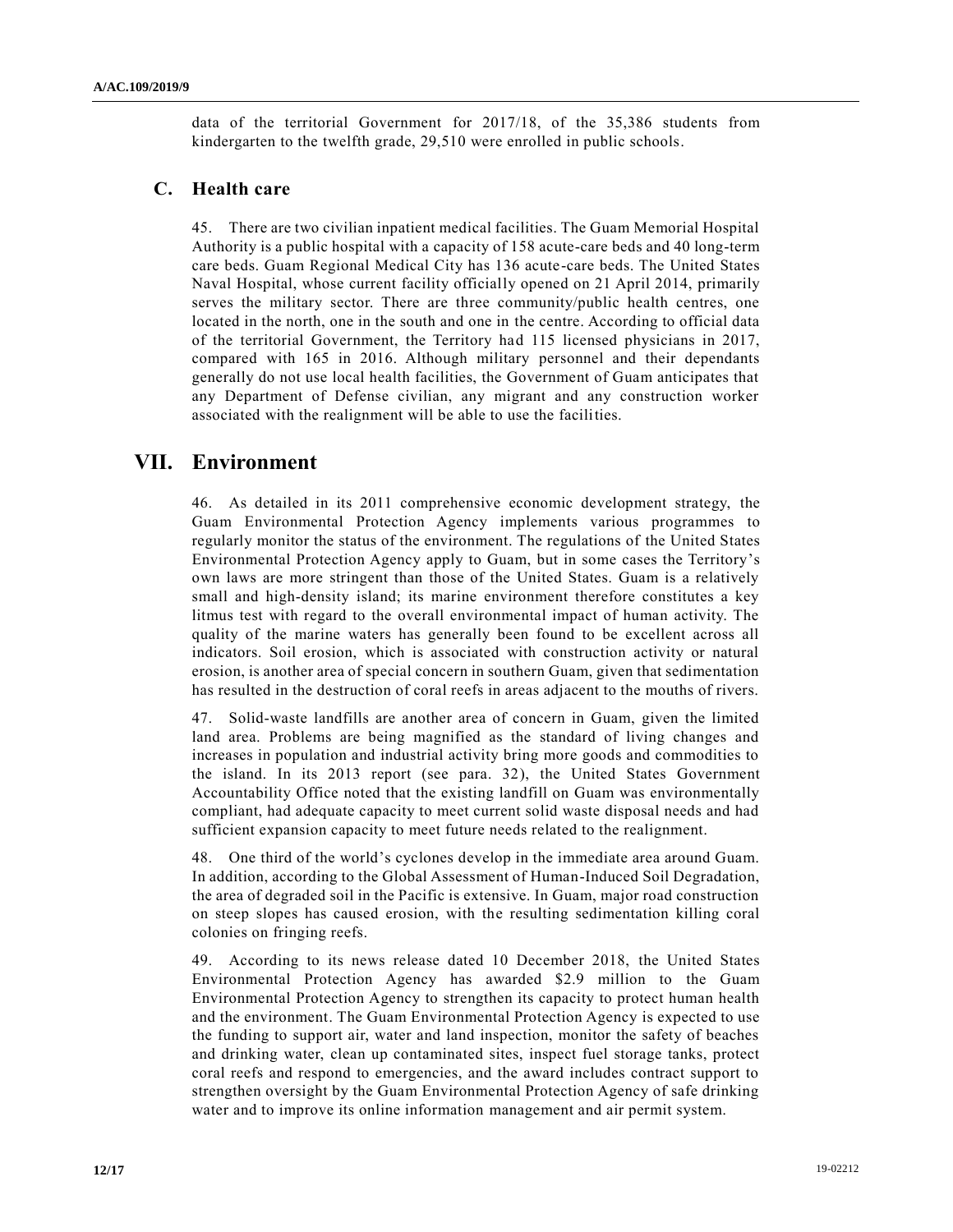50. According to the administering Power, pursuant to the National Environmental Policy Act of 1969, the Department of Defense examined the environmental effects of its proposed actions and subsequently, on 29 August 2015, the Department of the Navy released its record of decision (see para. 15 above for more details).

### **VIII. Relations with international organizations and partners**

51. Guam has been an associate member of the Economic and Social Commission for Asia and the Pacific since 24 July 1981. The Territory is a member of the Pacific Community, the Micronesian Chief Executives Summit, the Pacific Basin Development Council, the Pacific Islands Development Programme, the Pacific Asia Travel Association and the South Pacific Regional Environment Programme. It also participates in the Pacific Community Coastal Fisheries Programme. Guam has observer status in the Alliance of Small Island States. In 2011, Guam was granted observer status in the Pacific Islands Forum.

### **IX. Future status of the Territory**

### **A. Position of the territorial Government**

52. Developments regarding discussions on the future status of Guam are considered in section I above.

#### **B. Position of the administering Power**

53. In a letter dated 2 November 2006 addressed to the delegate of American Samoa to the United States House of Representatives, the Assistant Secretary of State for Legislative Affairs elaborated on the position of the Government of the United States. He indicated that the status of the insular areas regarding their political relations with the federal Government was an internal United States issue, and not one that came within the purview of the Special Committee on the Situation with regard to the Implementation of the Declaration on the Granting of Independence to Colonial Countries and Peoples. He also noted that the Special Committee had no authority to alter in any way the relationship between the United States and those territories and had no mandate to engage the United States in negotiations on their status. He further noted that, at the same time, in accordance with its obligations under the Charter of the United Nations to provide regularly to the United Nations statistical and other information of a technical nature relating to the economic, social and educational conditions in Non-Self-Governing Territories, the federal Government submitted annual updates on United States Territories to the Special Committee as a demonstration of United States cooperation as an administering Power and as a corrective to any errors in information that the Special Committee might have received from other sources.

54. According to the administering Power, on 23 February 2016, the Assistant Secretary for Insular Areas of the United States Department of the Interior hosted a panel discussion in Washington, D.C., on self-determination in American Samoa, Guam and the United States Virgin Islands. The panel included territorial experts and officials from the United States Department of the Interior and Department of State, and the discussion provided an updated context for federal policymakers and for a new generation to learn about the status of self-determination in the respective territories and to understand their rights with regard to self-determination under federal and international law. The panel experts reaffirmed the position of the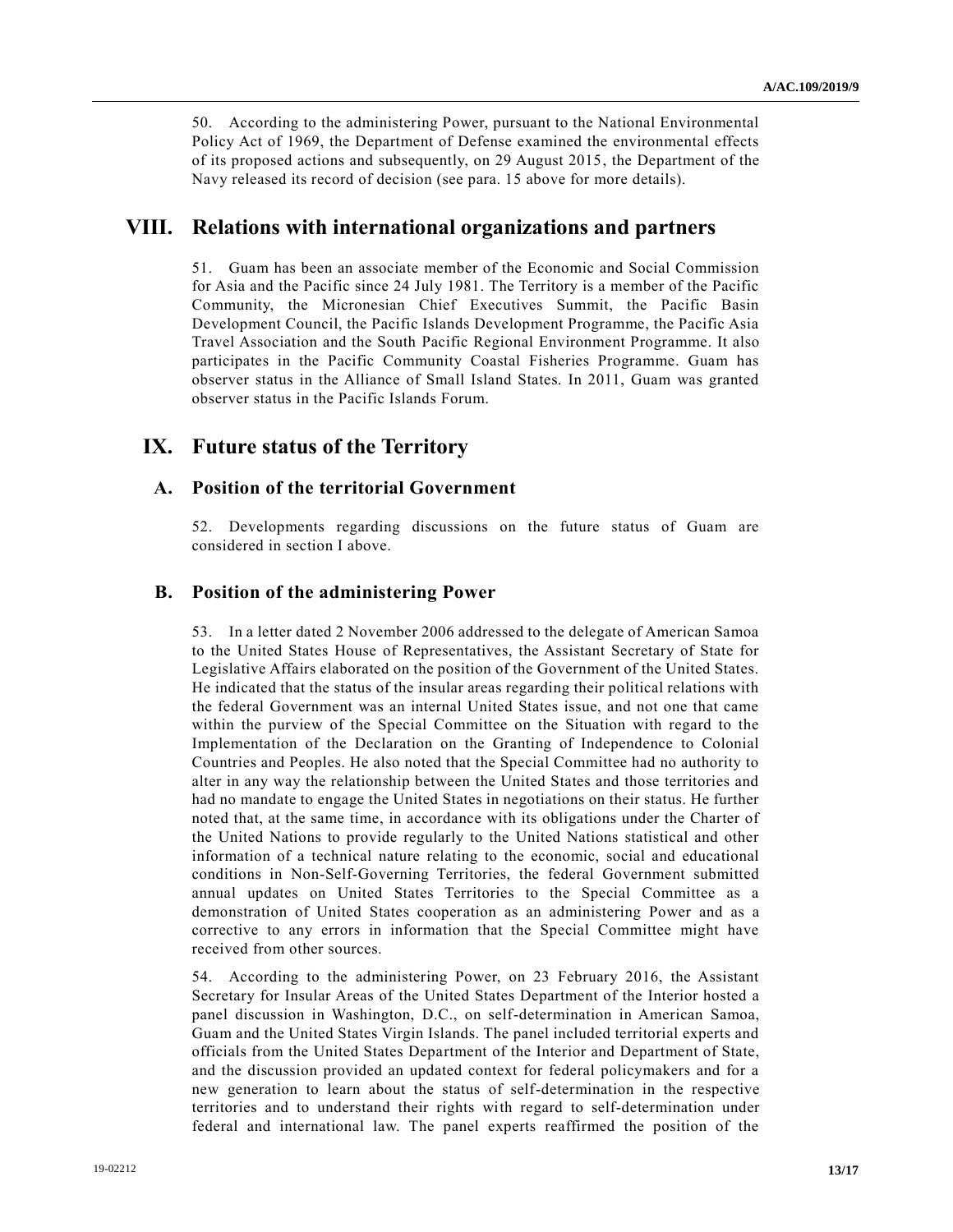administering Power that, under the United States Constitution, only the United States Congress had the plenary power to dispose of and make needful rules and regulations in respect of the Territories. It was also reiterated that the administering Power supported the right of self-determination of the respective peoples of American Samoa, Guam and the United States Virgin Islands, and, according to the policy of the administering Power, those Territories had at least three distinct options for exercising self-determination: continued territorial status, statehood or independence. In addition, in conjunction with the meeting of the National Governors Association held in Washington, D.C., each February, the Deputy Assistant to the President for Intergovernmental Affairs and the Assistant Secretary of the Interior for Insular Areas host the plenary session of the Interagency Group on Insular Areas, which brings together the Governor of Guam and his counterparts from American Samoa and the United States Virgin Islands, with leading officials of the federal executive branch, to discuss matters of mutual importance to the Territories.

55. At the 9th meeting of the Fourth Committee, on 17 October 2018, the representative of the United States, while reiterating his delegation's concern that certain draft resolutions adopted at the meeting placed too much weight on independence as a one-size-fits-all status option for Territories in pursuit of selfdetermination, noted that, as stated in the 1970 Declaration on Principles of International Law concerning Friendly Relations and Cooperation among States in accordance with the Charter of the United Nations, the people of a Non-Self-Governing Territory could validly opt for free association as an alternative to independence or any other political status, including integration with the administering State, provided that that status was freely determined by the people (see [A/C.4/73/SR.9\)](http://www.undocs.org/A/C.4/73/SR.9).

### **X. Consideration by the United Nations**

#### **A. Special Political and Decolonization Committee (Fourth Committee)**

56. At its 4th meeting, on 10 October 2018, the Fourth Committee heard petitioners on the question of Guam (see [A/C.4/73/SR.4\)](http://www.undocs.org/A/C.4/73/SR.4).

57. At the 28th meeting, on 16 November 2018, the Fourth Committee adopted the amendment [\(A/C.4/73/L.11\)](http://www.undocs.org/A/C.4/73/L.11) submitted by the United States to draft resolution X, entitled "Question of Guam", contained in chapter XIII of the report of the Special Committee  $(A/73/23)$ , by a recorded vote of 51 to 30, with 71 abstentions. At the same meeting, the Committee adopted draft resolution X, as amended.

#### **B. Action taken by the General Assembly**

58. On 7 December 2018, the General Assembly adopted without a vote resolution [73/113](https://undocs.org/A/RES/73/113) on the basis of the report of the Special Committee transmitted to the Assembly [\(A/73/23\)](http://www.undocs.org/A/73/23) and its subsequent consideration by the Fourth Committee. In the resolution, the Assembly:

(a) Reaffirmed the inalienable right of the people of Guam to selfdetermination, in conformity with the Charter of the United Nations and with General Assembly resolution 1514 (XV), containing the Declaration on the Granting of Independence to Colonial Countries and Peoples;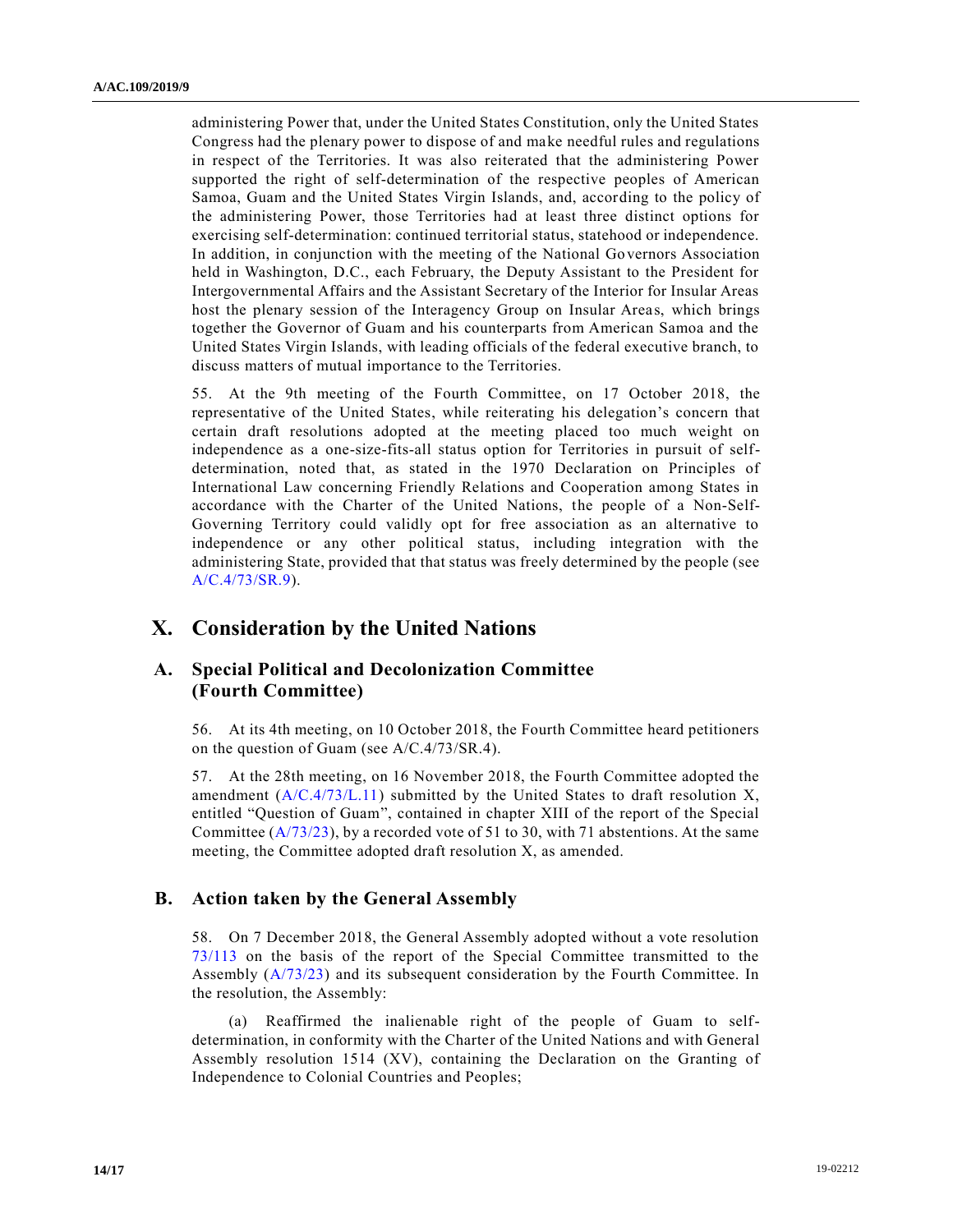(b) Also reaffirmed that, in the process of the decolonization of Guam, there was no alternative to the principle of self-determination, which was also a fundamental human right, as recognized under the relevant human rights conventions;

(c) Further reaffirmed that it was ultimately for the people of Guam to determine freely their future political status in accordance with the relevant provisions of the Charter, the Declaration and the relevant resolutions of the General Assembly, and in that connection called upon the administering Power, in cooperation with the territorial Government and appropriate bodies of the United Nations system, to develop political education programmes for the Territory in order to foster an awareness among the people of their right to self-determination in conformity with the legitimate political status options, based on the principles clearly defined in Assembly resolution 1541 (XV) and other relevant resolutions and decisions;

(d) Welcomed the ongoing work of the Guam Commission on Decolonization for the Implementation and Exercise of Chamorro Self-Determination on a selfdetermination vote, as well as its public education efforts;

(e) Stressed that the decolonization process in Guam should be compatible with the Charter, the Declaration on the Granting of Independence to Colonial Countries and Peoples and the Universal Declaration of Human Rights;

(f) Called once again upon the administering Power to take into consideration the expressed will of the Chamorro people as supported by Guam voters in the referendum of 1987 and as subsequently provided for in Guam law regarding Chamorro self-determination efforts, encouraged the administering Power and the territorial Government to enter into negotiations on the matter, and stressed the need for continued close monitoring of the overall situation in the Territory;

(g) Requested the administering Power, in cooperation with the territorial Government, to continue to transfer land to the original landowners of the Territory, to continue to recognize and to respect the political rights and the cultural and ethnic identity of the Chamorro people of Guam and to take all measures necessary to address the concerns of the territorial Government with regard to the question of immigration;

(h) Also requested the administering Power to assist the Territory by facilitating public outreach efforts, consistent with Article 73 *b* of the Charter, called upon the relevant United Nations organizations to provide assistance to the Territory, if requested, and welcomed the recent outreach work by the territorial Government;

Further requested the administering Power to cooperate in establishing programmes for the sustainable development of the economic activities and enterprises of the Territory, noting the special role of the Chamorro people in the development of Guam;

(j) Stressed the importance of the Special Committee being apprised of the views and wishes of the people of Guam and enhancing its understanding of their conditions, including the nature and scope of the existing political and constitutional arrangements between Guam and the administering Power;

(k) Called upon the administering Power to participate in and cooperate fully with the work of the Special Committee in order to implement the provisions of Article 73 *e* of the Charter and the Declaration and in order to advise the Committee on the implementation of the provisions under Article 73 *b* of the Charter on efforts to promote self-government in Guam, and encouraged the administering Power to facilitate visiting and special missions to the Territory;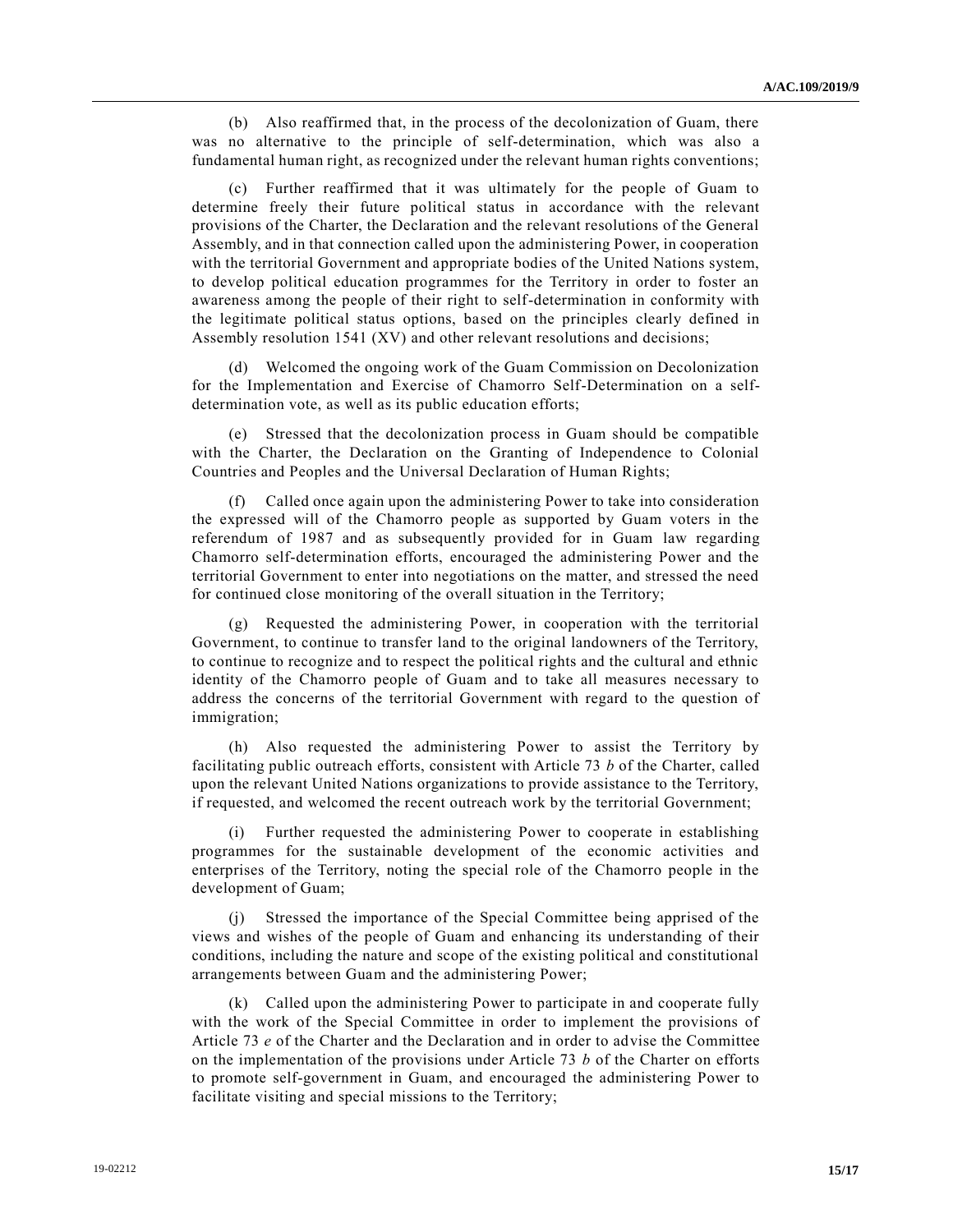(l) Also called upon the administering Power to facilitate a visiting mission to the Territory, and requested the Chair of the Special Committee to take all the steps necessary to that end;

(m) Reaffirmed the responsibility of the administering Power under the Charter to promote the economic and social development and to preserve the cultural identity of the Territory, and requested the administering Power to take steps to enlist and make effective use of all possible assistance, on both a bilateral and a multilateral basis, in the strengthening of the economy of the Territory;

(n) Took into account the 2030 Agenda for Sustainable Development, including the Sustainable Development Goals, stressed the importance of fostering the economic and social sustainable development of the Territory by promoting sustained, inclusive and equitable economic growth, creating greater opportunities for all, reducing inequalities, raising basic standards of living, fostering equitable social development and inclusion and promoting the integrated and sustainable management of natural resources and ecosystems that supported, inter alia, economic, social and human development, while facilitating ecosystem conservation, regeneration, restoration and resilience in the face of new and emerging challenges, and strongly urged the administering Power to refrain from undertaking any kind of illicit, harmful and unproductive activities, including the use of the Territory as an international financial centre, that were not aligned with the interests of the people of the Territory;

(o) Requested the Territory and the administering Power to take all measures necessary to protect and conserve the environment of the Territory against any degradation and the impact of militarization on the environment, and once again requested the specialized agencies concerned to monitor environmental conditions in the Territory and to provide assistance to the Territory, consistent with their prevailing rules of procedure;

(p) Requested the Secretary-General to continue to report on the environmental impact of the military activities of the administering Power in the Territory, as relevant information became available;

(q) Requested the Special Committee to continue to examine the question of Guam and to report thereon to the General Assembly at its seventy-fourth session and on the implementation of the resolution.